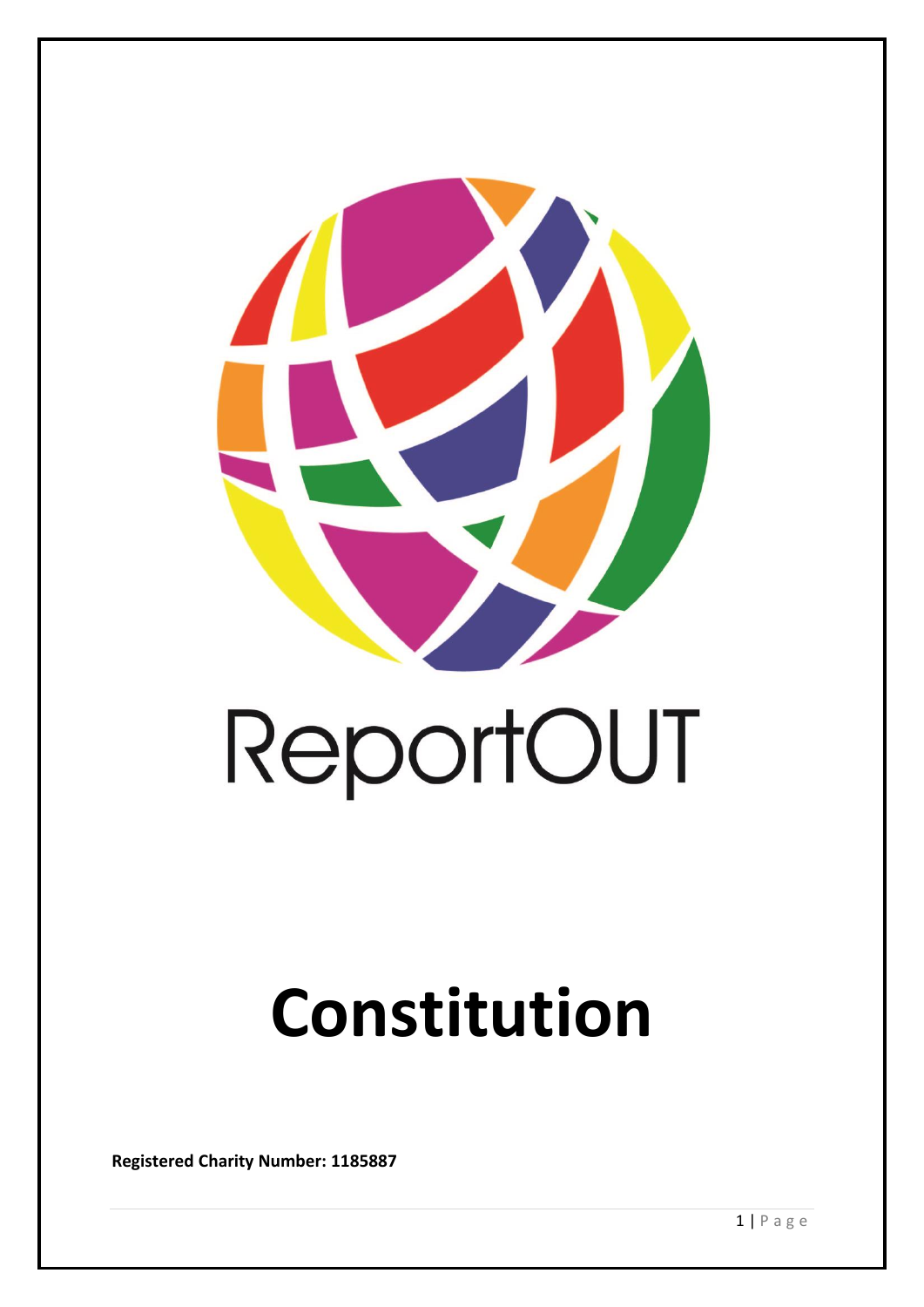# **('Foundation' model constitution)**

Date of constitution (last amended): **17/10/2019**

#### **1. Name**

The name of the Charitable Incorporated Organisation ("the CIO") is:

ReportOUT

# **2. National location of principal office**

The principal office of the CIO is in England, United Kingdom

# **3. Object[s]**

To promote human rights (as set out in the Universal Declaration of Human Rights and subsequent United Nations conventions and declarations) throughout the world in particular but not exclusively of SOGI people (SOGI: sexual orientation and gender identity) by all or any of the following means:

- A) eliminating infringements of human rights;
- B) research into human rights issues;
- C) raising awareness of human rights issues;
- D) educating the public about human rights;
- E) monitoring abuses of human rights;
- F) international advocacy of human rights;
- G) providing technical advice to government and others on human rights matters;

In furtherance of that object but not otherwise, the trustees shall have power to engage in political activity provided that the trustees are satisfied that the proposed activities will further the purposes of the charity to an extent justified by the resources committed and the activity is not the dominant means by which the charity carries out its objects.

Nothing in this constitution shall authorise an application of the property of the CIO for the purposes which are not charitable in accordance with [section 7 of the Charities and Trustee Investment (Scotland) Act 2005] and [section 2 of the Charities Act (Northern Ireland) 2008]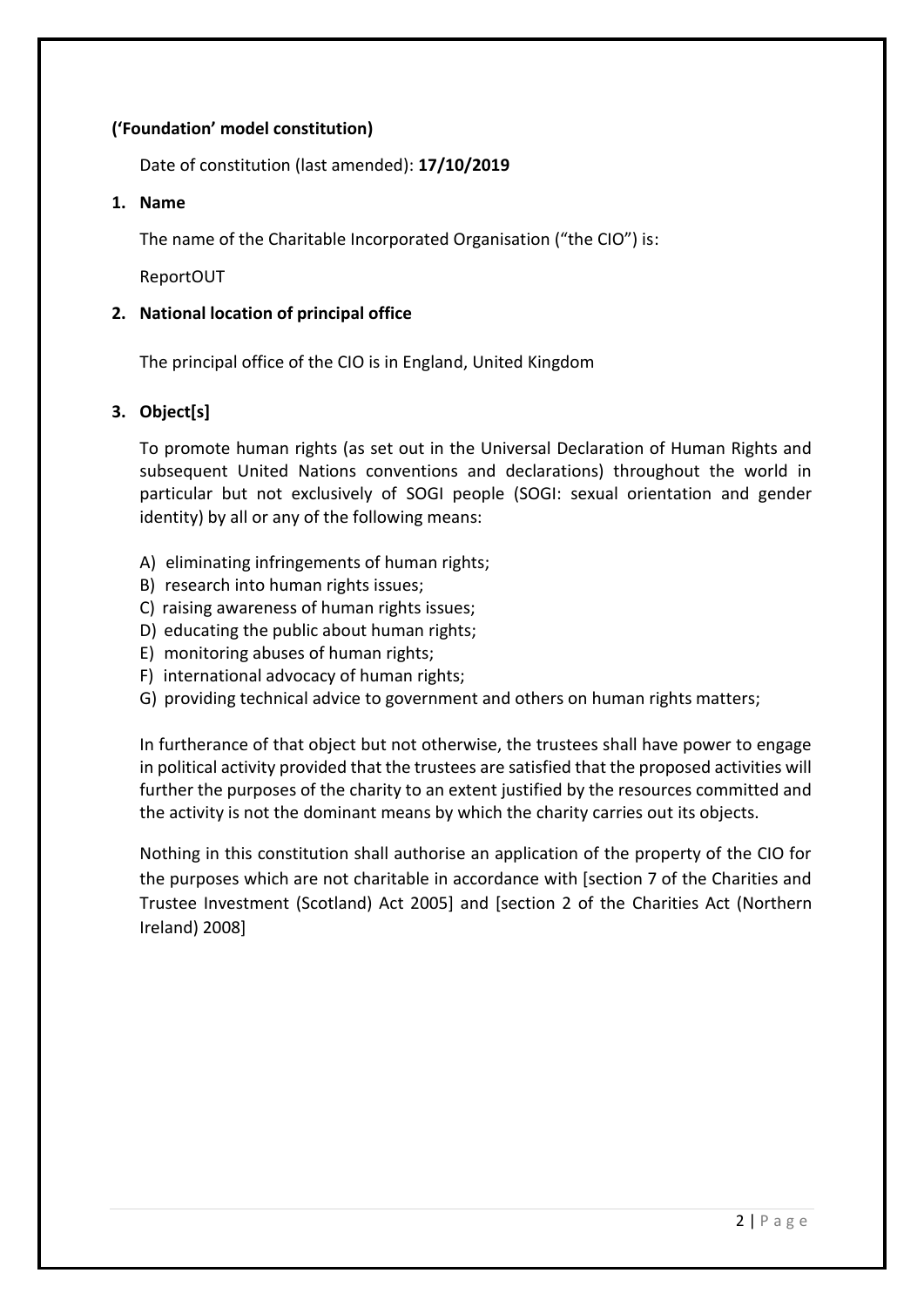# **4. Powers**

The CIO has power to do anything which is calculated to further its object[s] or is conducive or incidental to doing so. In particular, the CIO has power to:

(1) borrow money and to charge the whole or any part of its property as security for the repayment of the money borrowed. The CIO must comply as appropriate with sections 124 and 125 of the Charities Act (2011), if it wishes to mortgage land;

(2) buy, take on lease or in exchange, hire or otherwise acquire any property and to maintain and equip it for use:

(3) sell, lease or otherwise dispose of all or any part of the property belonging to the CIO. In exercising this power, the CIO must comply as appropriate with sections 117 and 119- 123 of the Charities Act (2011);

(4) employ and remunerate such staff as are necessary for carrying out the work of the CIO. The CIO may employ or remunerate a charity trustee only to the extent that it is permitted to do so by clause 6 (Benefits and payments to charity trustees and connected persons) and provided it complies with the conditions of that clause;

(5) deposit or invest funds, employ a professional fund-manager, and arrange for the investments or other property of the CIO to be held in the name of a nominee, in the same manner and subject to the same conditions as the trustees of a trust are permitted to do by the Trustee Act (2000).

# **5. Application of income and property**

(1) The income and property of the CIO must be applied solely towards the promotion of the objects.

(a) A charity trustee is entitled to be reimbursed from the property of the CIO or may pay out of such property reasonable expenses properly incurred by them when acting on behalf of the CIO.

(b) A charity trustee may benefit from trustee indemnity insurance cover purchased at the CIO's expense in accordance with, and subject to the conditions in, section 189 of the Charities Act 2011.

(2) None of the income or property of the CIO may be paid or transferred directly or indirectly by way of dividend, bonus or otherwise by way of profit to any member of the CIO.

(3) Nothing in this clause shall prevent a charity trustee or connected person receiving any benefit or payment which is authorised by Clause 6.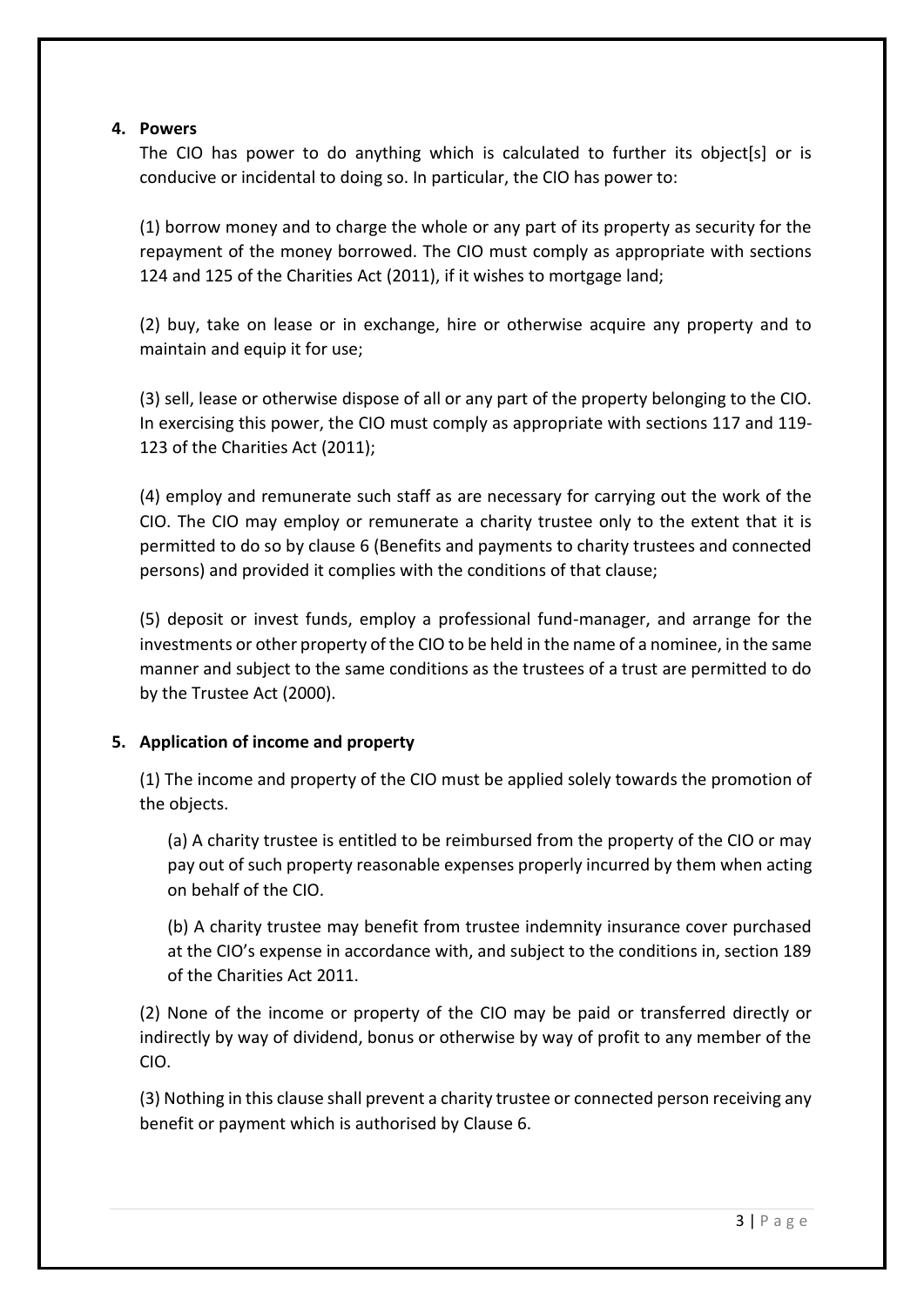# **6. Benefits and payments to charity trustees and connected persons**

# **(1) General provisions**

No charity trustee or connected person may:

(a) buy or receive any goods or services from the CIO on terms preferential to those applicable to members of the public;

- (b) sell goods, services, or any interest in land to the CIO;
- (c) be employed by, or receive any remuneration from, the CIO;
- (d) receive any other financial benefit from the CIO;

Unless the payment or benefit is permitted by sub-clause (2) of this clause or authorised by the court or the prior written consent of the Charity Commission ("the Commission") has been obtained. In this clause, a "financial benefit" means a benefit, direct or indirect, which is either money or has a monetary value.

# **(2) Scope and powers permitting trustees' or connected persons' benefits**

(a) A charity trustee or connected person may receive a benefit from the CIO as a beneficiary of the CIO provided that a majority of the trustees do not benefit in this way.

(b) A charity trustee or connected person may enter into a contract for the supply of services, or of goods that are supplied in connection with the provision of services, to the CIO where that is permitted in accordance with, and subject to the conditions in, sections 185 to 188 of the Charities Act (2011).

(c) Subject to sub-clause (3) of this clause a charity trustee or connected person may provide the CIO with goods that are not supplied in connection with services provided to the CIO by the charity trustee or connected person.

(d) A charity trustee or connected person may receive interest on money lent to the CIO at a reasonable and proper rate which must be not more than the Bank of England bank rate (also known as the base rate).

(e) A charity trustee or connected person may receive rent for premises let by the trustee or connected person to the CIO. The amount of the rent and the other terms of the lease must be reasonable and proper. The charity trustee concerned must withdraw from any meeting at which such a proposal or the rent or other terms of the lease are under discussion.

(f) A charity trustee or connected person may take part in the normal trading and fundraising activities of the CIO on the same terms as members of the public.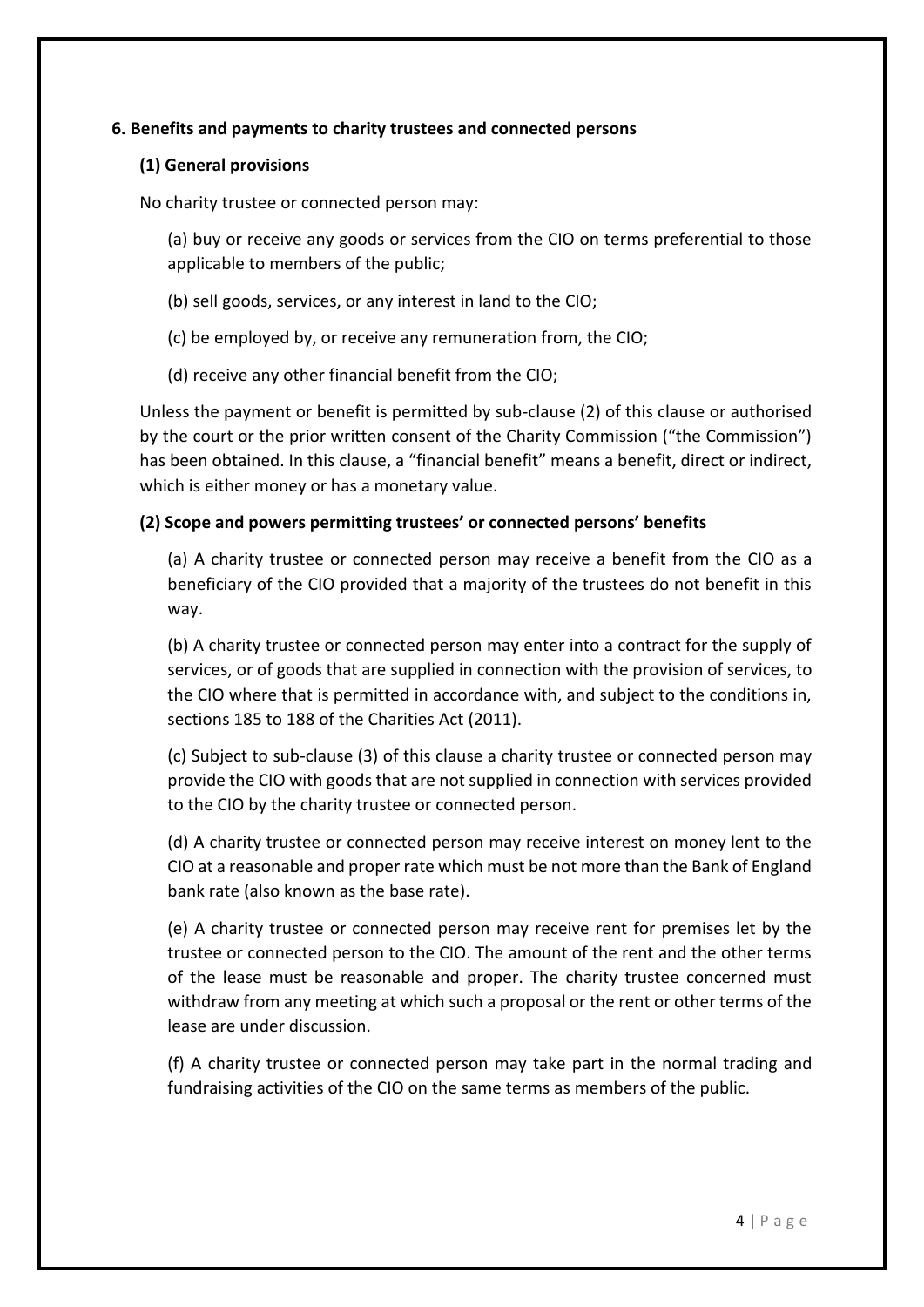# **(3) Payment for supply of goods only – controls**

The CIO and its charity trustees may only rely upon the authority provided by sub-clause (2)(c) of this clause if each of the following conditions is satisfied:

(a) The amount or maximum amount of the payment for the goods is set out in a written agreement between the CIO and the charity trustee or connected person supplying the goods ("the supplier").

(b) The amount or maximum amount of the payment for the goods does not exceed what is reasonable in the circumstances for the supply of the goods in question.

(c) The other charity trustees are satisfied that it is in the best interests of the CIO to contract with the supplier rather than with someone who is not a charity trustee or connected person. In reaching that decision the charity trustees must balance the advantage of contracting with a charity trustee or connected person against the disadvantages of doing so.

(d) The supplier is absent from the part of any meeting at which there is discussion of the proposal to enter into a contract or arrangement with him or her or it with regard to the supply of goods to the CIO.

(e) The supplier does not vote on any such matter and is not to be counted when calculating whether a quorum of charity trustees is present at the meeting.

(f) The reason for their decision is recorded by the charity trustees in the minute book.

(g) A majority of the charity trustees then in office are not in receipt of remuneration or payments authorised by clause 6.

# **(4) In sub-clauses (2) and (3) of this clause:**

(a) "the CIO" includes any company in which the CIO:

(i) holds more than 50% of the shares; or

(ii) controls more than 50% of the voting rights attached to the shares; or

(iii) has the right to appoint one or more directors to the board of the company;

(b) "connected person" includes any person within the definition set out in clause [30] (Interpretation);

# **7. Conflicts of interest and conflicts of loyalty**

A charity trustee must:

(1) declare the nature and extent of any interest, direct or indirect, which they has in a proposed transaction or arrangement with the CIO or in any transaction or arrangement entered into by the CIO which has not previously been declared; and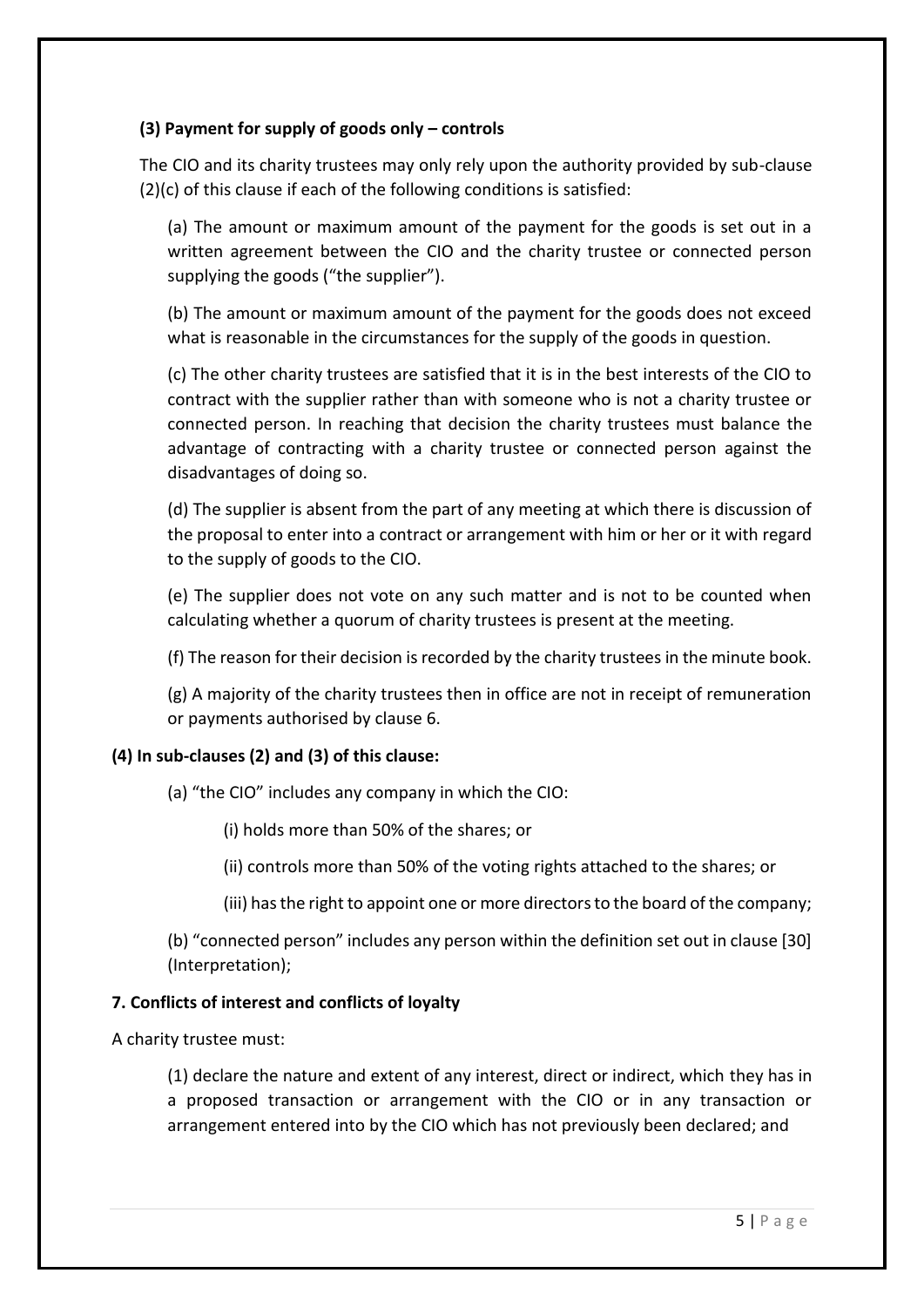(2) absent themselves from any discussions of the charity trustees in which it is possible that a conflict of interest will arise between their duty to act solely in the interests of the CIO and any personal interest (including but not limited to any financial interest).

Any charity trustee absenting themselves from any discussions in accordance with this clause must not vote or be counted as part of the quorum in any decision of the charity trustees on the matter.

# **8. Liability of members to contribute to the assets of the CIO if it is wound up**

If the CIO is wound up, the members of the CIO have no liability to contribute to its assets and no personal responsibility for settling its debts and liabilities.

# **9. Charity trustees**

# **(1) Functions and duties of charity trustees**

The charity trustees shall manage the affairs of the CIO and may for that purpose exercise all the powers of the CIO. It is the duty of each charity trustee:

(a) to exercise their powers and to perform their functions in their capacity as a trustee of the CIO in the way they decides in good faith would be most likely to further the purposes of the CIO; and

(b) to exercise, in the performance of those functions, such care and skill as is reasonable in the circumstances having regard in particular to:

(i) any special knowledge or experience that they have or hold themselves out as having; and,

(ii) if they act as a charity trustee of the CIO in the course of a business or profession, to any special knowledge or experience that it is reasonable to expect of a person acting in the course of that kind of business or profession

# **(2) Eligibility for trusteeship**

(a) Every charity trustee must be a natural person.

(b) No individual may be appointed as a charity trustee of the CIO:

- if they are under the age of 16 years; or
- if they would automatically cease to hold office under the provisions of clause [12(1)(e)].

(c) No one is entitled to act as a charity trustee whether on appointment or on any reappointment until they have expressly acknowledged, in whatever way the charity trustees decide, their acceptance of the office of charity trustee.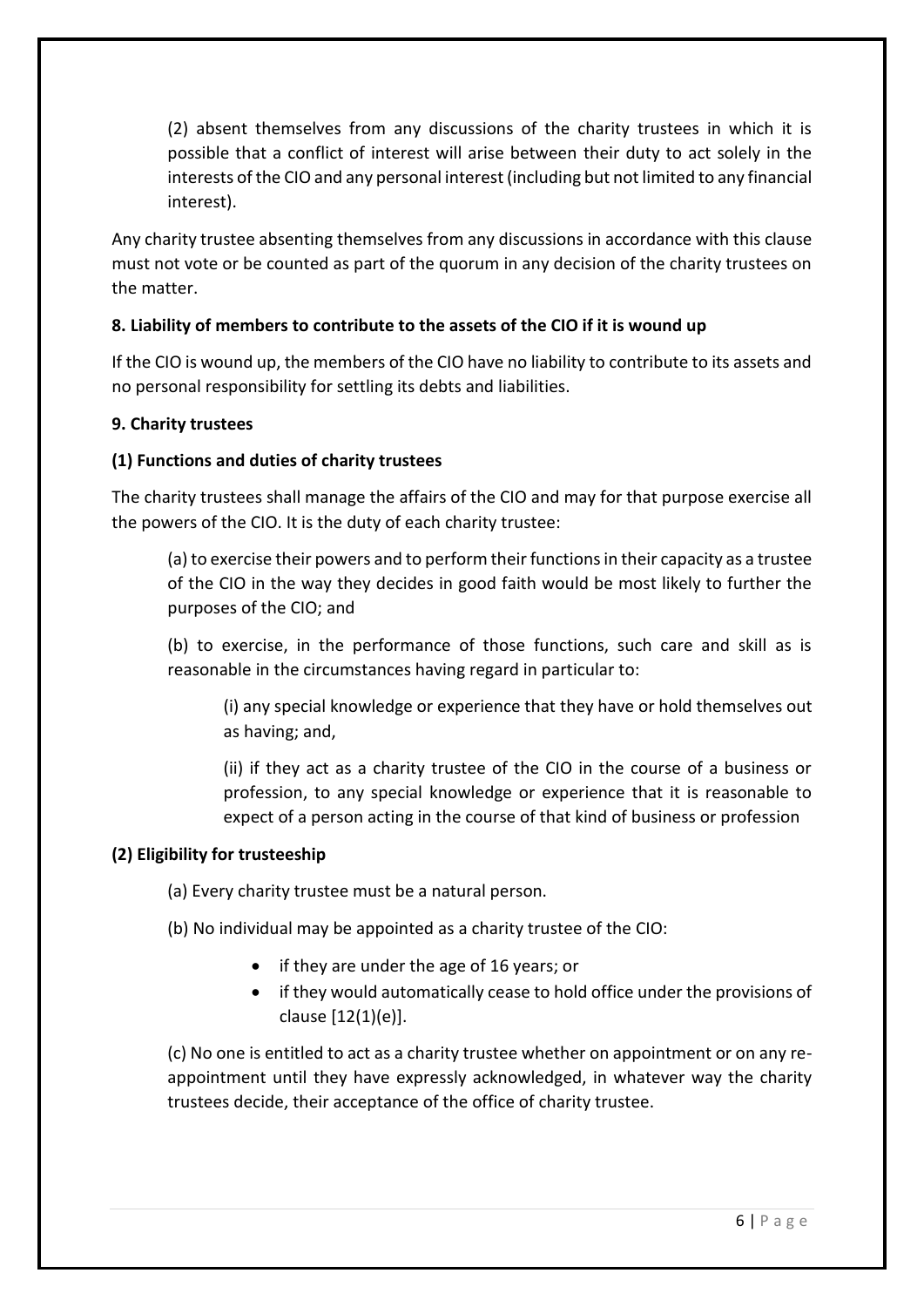(d) At least one of the trustees of the CIO must be 18 years of age or over. If there is no trustee aged at least 18 years, the remaining trustees may only act to call a meeting of the charity trustees, or appoint a new charity trustee.

# **(3) Number of charity trustees**

(a) There must be at least [three] charity trustees. If the number falls below this minimum, the remaining trustee or trustees may act only to call a meeting of the charity trustees, or appoint a new charity trustee.

# **(4) First charity trustees**

The first charity trustees are as follows, [and are appointed for the following terms]:

- Andrew Keith Dalton [for [4] years]
- Ian David Morgan [for [2] years]

# **10. Appointment of charity trustees**

(1) Apart from the first charity trustees, every trustee must be appointed [for a term of [three] years] by a resolution passed at a properly convened meeting of the charity trustees.

(2) In selecting individuals for appointment as charity trustees, the charity trustees must have regard to the skills, knowledge and experience needed for the effective administration of the CIO.

# **11. Information for new charity trustees**

The charity trustees will make available to each new charity trustee, on or before their first appointment:

- (a) a copy of the current version of this constitution; and
- (b) a copy of the CIO's latest Trustees' Annual Report and statement of accounts.

# **12. Retirement and removal of charity trustees**

(1) A charity trustee ceases to hold office if they:

(a) retires by notifying the CIO in writing (but only if enough charity trustees will remain in office when the notice of resignation takes effect to form a quorum for meetings);

(b) is absent without the permission of the charity trustees from all their meetings held within a period of six months and the trustees resolve that their office be vacated;

(c) dies;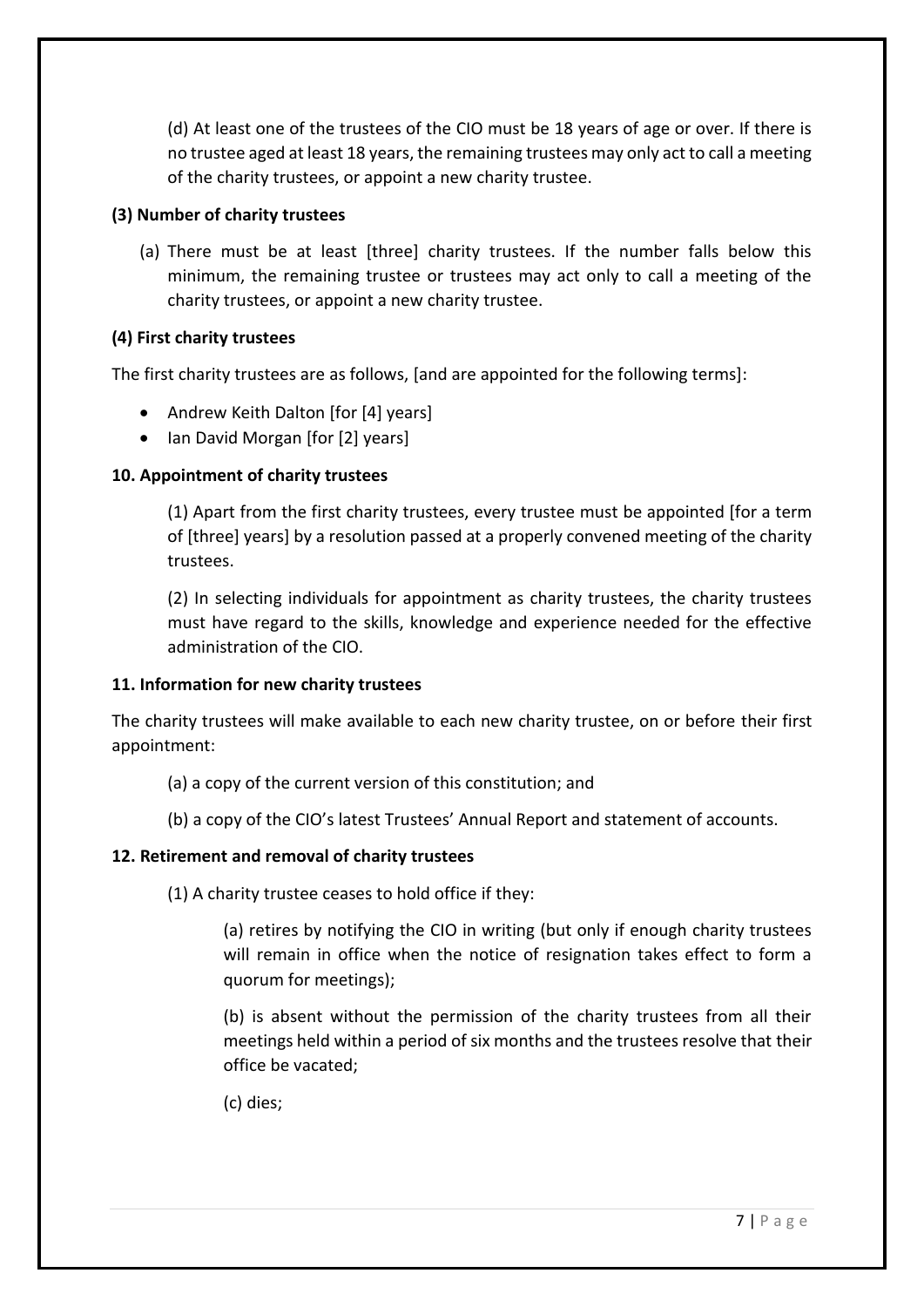(d) in the written opinion, given to the company, of a registered medical practitioner treating that person, has become physically or mentally incapable of acting as a director and may remain so for more than three months;

(e) is disqualified from acting as a charity trustee by virtue of sections 178-180 of the Charities Act (2011) (or any statutory re-enactment or modification of that provision).

(2) Any person retiring as a charity trustee is eligible for reappointment.

[(3) A charity trustee who has served for [three] consecutive terms may not be reappointed for a [fourth] consecutive term but may be reappointed after an interval of at least [one year].]

# **13. Taking of decisions by charity trustees**

Any decision may be taken either:

• at a meeting of the charity trustees; or

• by resolution in writing [or electronic form] agreed by a majority of all of the charity trustees, which may comprise either a single document or several documents containing the text of the resolution in like form to which the majority of all of the charity trustees has signified their agreement. Such a resolution shall be effective provided that

• a copy of the proposed resolution has been sent, at or as near as reasonably practicable to the same time, to all of the charity trustees; and

• the majority of all of the charity trustees has signified agreement to the resolution in a document or documents which has or have been authenticated by their signature, by a statement of their identity accompanying the document or documents, or in such other manner as the charity trustees have previously resolved, and delivered to the CIO at its principal office or such other place as the trustees may resolve [within 28 days of the circulation date].

#### **14. Delegation by charity trustees**

(1) The charity trustees may delegate any of their powers or functions to a committee or committees, and, if they do, they shall determine the terms and conditions on which the delegation is made. The charity trustees may at any time alter those terms and conditions, or revoke the delegation.

(2) This power is in addition to the power of delegation in the General Regulations and any other power of delegation available to the charity trustees, but is subject to the following requirements:

(a) a committee may consist of two or more persons, but at least one member of each committee must be a charity trustee;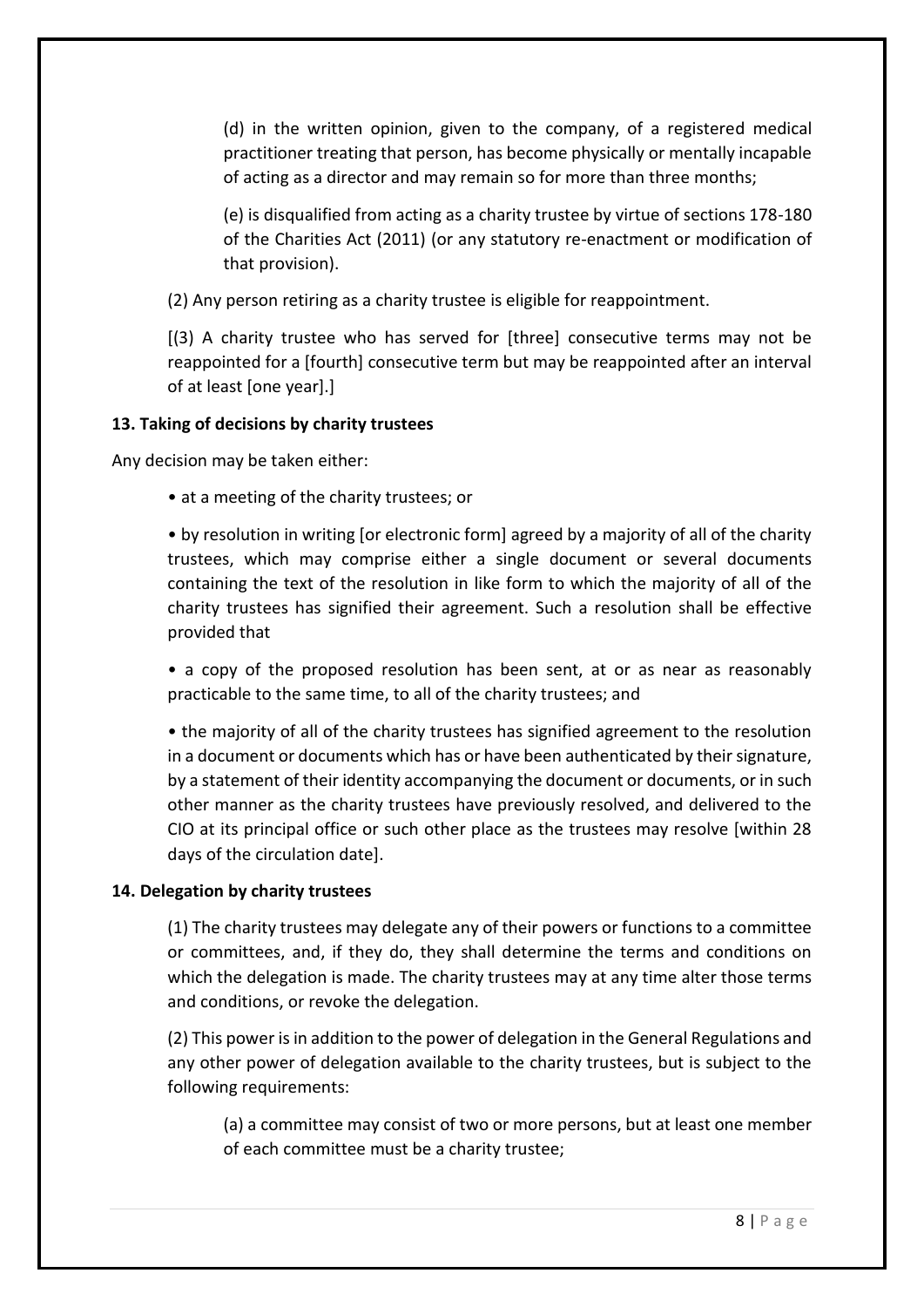(b) the acts and proceedings of any committee must be brought to the attention of the charity trustees as a whole as soon as is reasonably practicable; and

(c) the charity trustees shall from time to time review the arrangements which they have made for the delegation of their powers.

# **15. Meetings of charity trustees**

#### **(1) Calling meetings**

(a) Any charity trustee may call a meeting of the charity trustees.

(b) Subject to that, the charity trustees shall decide how their meetings are to be called, and what notice is required.

#### **(2) Chairing of meetings**

The charity trustees may appoint one of their number to chair their meetings and may at any time revoke such appointment. If no-one has been so appointed, or if the person appointed is unwilling to preside or is not present within 10 minutes after the time of the meeting, the charity trustees present may appoint one of their number to chair that meeting.

#### **(3) Procedure at meetings**

(a) No decision shall be taken at a meeting unless a quorum is present at the time when the decision is taken. The quorum is two charity trustees, or the number nearest to one third of the total number of charity trustees, whichever is greater, or such larger number as the charity trustees may decide from time to time. A charity trustee shall not be counted in the quorum present when any decision is made about a matter upon which he or she is not entitled to vote.

(b) Questions arising at a meeting shall be decided by a majority of those eligible to vote.

[(c) In the case of an equality of votes, the person who chairs the meeting shall have a second or casting vote.]

#### **(4) Participation in meetings by electronic means**

(a) A meeting may be held by suitable electronic means agreed by the charity trustees in which each participant may communicate with all the other participants.

(b) Any charity trustee participating at a meeting by suitable electronic means agreed by the charity trustees in which a participant or participants may communicate with all the other participants shall qualify as being present at the meeting.

(c) Meetings held by electronic means must comply with rules for meetings, including chairing and the taking of minutes.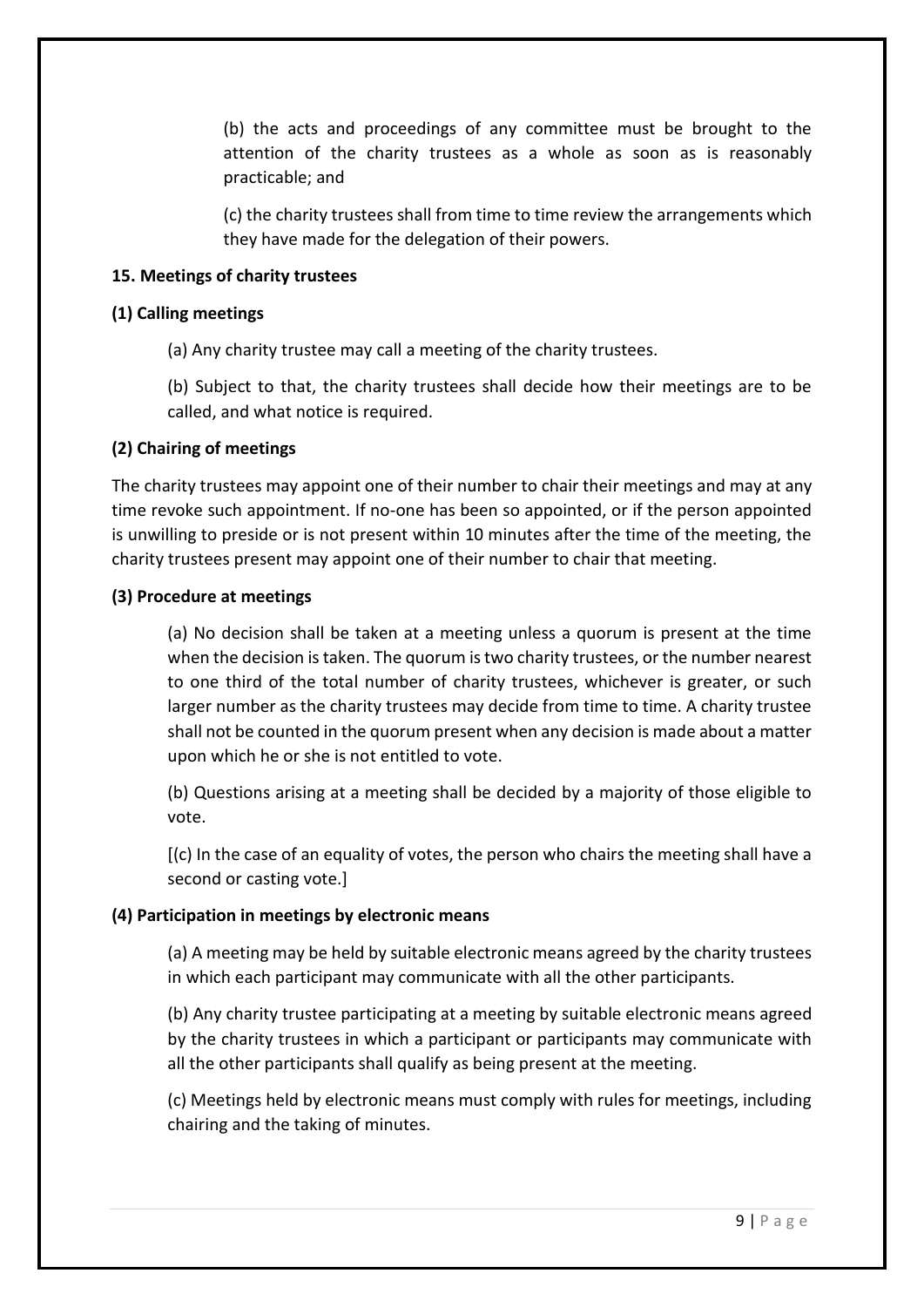# **16. Membership of the CIO**

(1) The members of the CIO shall be its charity trustees for the time being. The only persons eligible to be members of the CIO are its charity trustees. Membership of the CIO cannot be transferred to anyone else.

(2) Any member and charity trustee who ceases to be a charity trustee automatically ceases to be a member of the CIO.

# **17. Informal or associate (non-voting) membership**

(1) The charity trustees may create associate or other classes of non-voting membership, and may determine the rights and obligations of any such members (including payment of membership fees), and the conditions for admission to, and termination of membership of any such class of members.

(2) Other references in this constitution to "members" and "membership" do not apply to non-voting members, and non-voting members do not qualify as members for any purpose under the Charities Acts, General Regulations or Dissolution Regulations.]

# **18. Decisions which must be made by the members of the CIO**

(1) Any decision to:

(a) amend the constitution of the CIO;

(b) amalgamate the CIO with, or transfer its undertaking to, one or more other CIOs, in accordance with the Charities Act (2011); or

(c) wind up or dissolve the CIO (including transferring its business to any other charity) must be made by a resolution of the members of the CIO (rather than a resolution of the charity trustees).

(2) Decisions of the members may be made either:

(a) by resolution at a general meeting; or

(b) by resolution in writing, in accordance with sub-clause (4) of this clause.

(3) Any decision specified in sub-clause (1) of this clause must be made in accordance with the provisions of clause [28] (amendment of constitution), clause [29] (Voluntary winding up or dissolution), or the provisions of the Charities Act (2011), the General Regulations or the Dissolution Regulations as applicable. Those provisions require the resolution to be agreed by a 75% majority of those members voting at a general meeting, or agreed by all members in writing.

(4) Except where a resolution in writing must be agreed by all the members, such a resolution may be agreed by a simple majority of all the members who are entitled to vote on it. Such a resolution shall be effective provided that: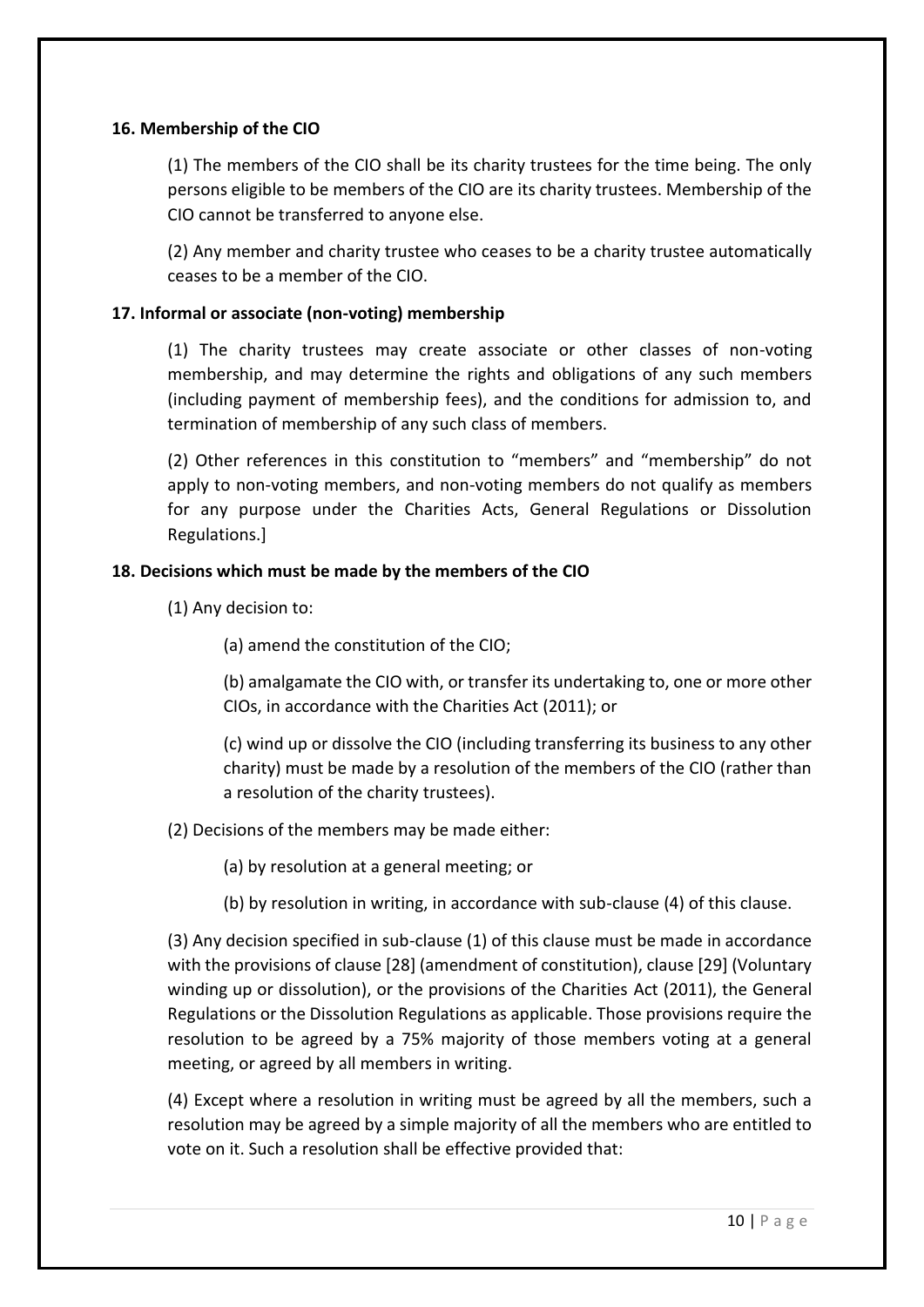(a) a copy of the proposed resolution has been sent to all the members eligible to vote; and

(b) the required majority of members has signified its agreement to the resolution in a document or documents which are received at the principal office within the period of 28 days beginning with the circulation date. The document signifying a member's agreement must be authenticated by their signature, by a statement of their identity accompanying the document, or in such other manner as the CIO has specified.

The resolution in writing may comprise several copies to which one or more members has signified their agreement. Eligibility to vote on the resolution is limited to members who are members of the CIO on the date when the proposal is first circulated.

# **19. General meetings of members**

# **(1) Calling of general meetings of members**

The charity trustees may designate any of their meetings as a general meeting of the members of the CIO. The purpose of such a meeting is to discharge any business which must by law be discharged by a resolution of the members of the CIO as specified in clause [18] (Decisions which must be made by the members of the CIO).

# **(2) Notice of general meetings of members**

(a) The minimum period of notice required to hold a general meeting of the members of the CIO is [14] days.

(b) Except where a specified period of notice is strictly required by another clause in this constitution, by the Charities Act (2011) or by the General Regulations, a general meeting may be called by shorter notice if it is so agreed by a majority of the members of the CIO.

(c) Proof that an envelope containing a notice was properly addressed, prepaid and posted; or that an electronic form of notice was properly addressed and sent, shall be conclusive evidence that the notice was given. Notice shall be deemed to be given 48 hours after it was posted or sent.

#### **(3) Procedure at general meetings of members**

The provisions in clause 15 (2)-(4) governing the chairing of meetings, procedure at meetings and participation in meetings by electronic means apply to any general meeting of the members, with all references to trustees to be taken as references to members.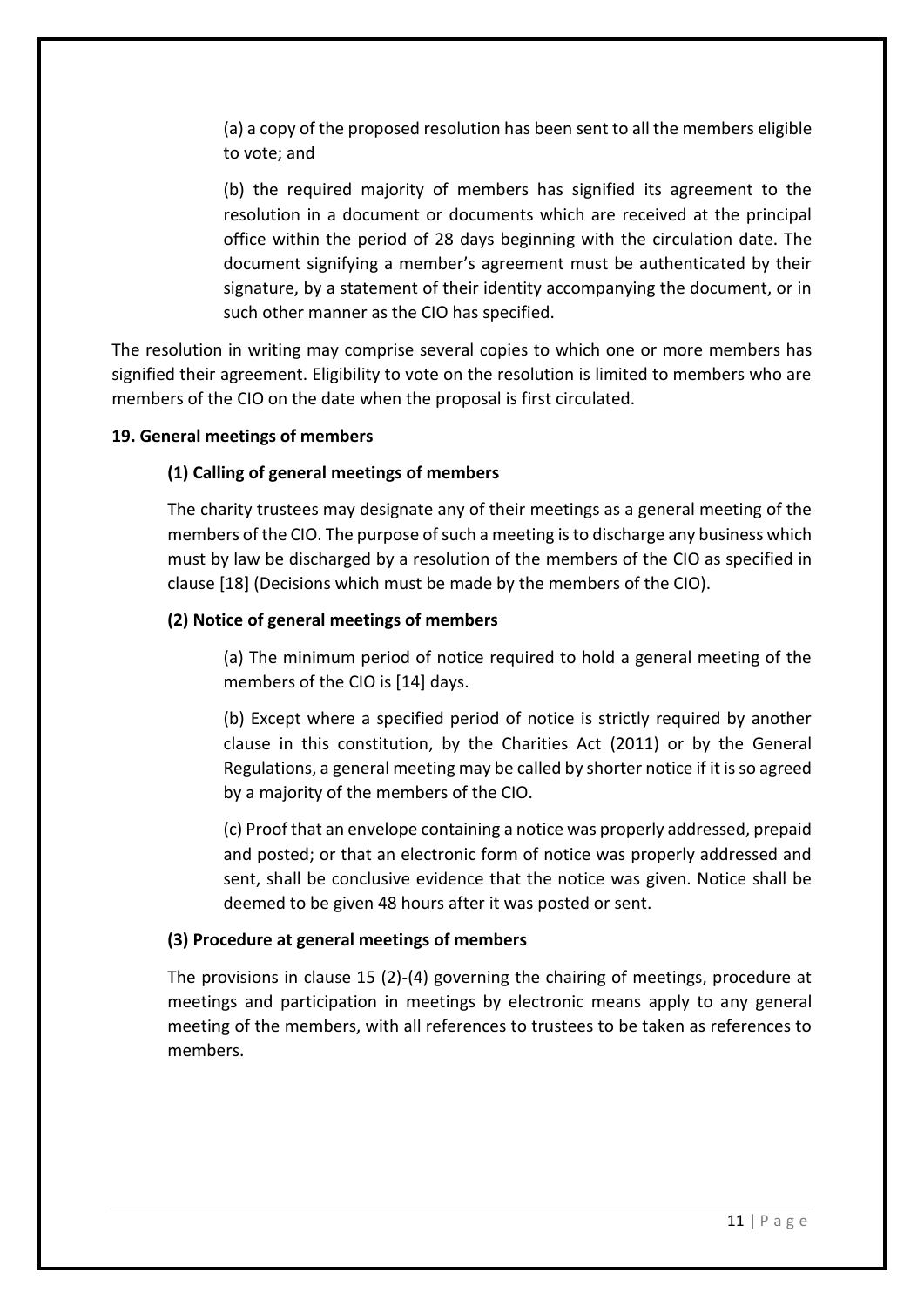#### **20. Saving provisions**

(1) Subject to sub-clause (2) of this clause, all decisions of the charity trustees, or of a committee of charity trustees, shall be valid notwithstanding the participation in any vote of a charity trustee:

• who was disqualified from holding office:

• who had previously retired or who had been obliged by the constitution to vacate office;

• who was not entitled to vote on the matter, whether by reason of a conflict of interest or otherwise;

if, without the vote of that charity trustee and that charity trustee being counted in the quorum, the decision has been made by a majority of the charity trustees at a quorate meeting.

(2) Sub-clause (1) of this clause does not permit a charity trustee to keep any benefit that may be conferred upon him or her by a resolution of the charity trustees or of a committee of charity trustees if, but for sub-clause (1), the resolution would have been void, or if the charity trustee has not complied with clause 7 (Conflicts of interest).

# **21. Execution of documents**

(1) The CIO shall execute documents either by signature or by affixing its seal (if it has one)

(2) A document is validly executed by signature if it is signed by at least two of the charity trustees.

(3) If the CIO has a seal:

(a) it must comply with the provisions of the General Regulations; and

(b) the seal must only be used by the authority of the charity trustees or of a committee of charity trustees duly authorised by the charity trustees. The charity trustees may determine who shall sign any document to which the seal is affixed and unless otherwise so determined it shall be signed by two charity trustees.

# **22. Use of electronic communications**

# **[(1) General]**

The CIO will comply with the requirements of the Communications Provisions in the General Regulations and in particular: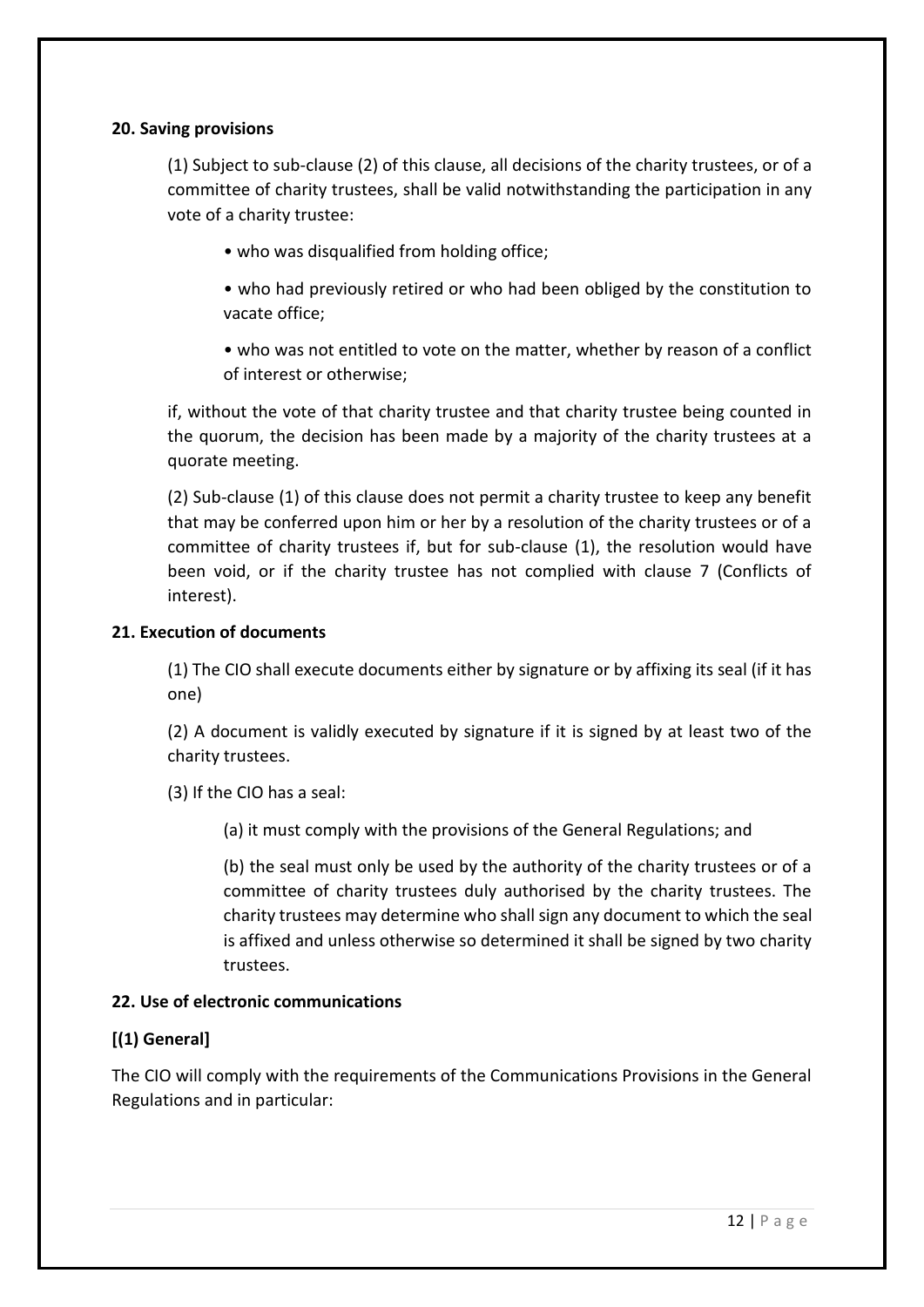(a) the requirement to provide within 21 days to any member on request a hard copy of any document or information sent to the member otherwise than in hard copy form;

(b) any requirements to provide information to the Commission in a particular form or manner.

# **(2) To the CIO**

Any member or charity trustee of the CIO may communicate electronically with the CIO to an address specified by the CIO for the purpose, so long as the communication is authenticated in a manner which is satisfactory to the CIO.

# **(3) By the CIO**

(a) Any member or charity trustee of the CIO, by providing the CIO with their email address or similar, is taken to have agreed to receive communications from the CIO in electronic form at that address, unless the member has indicated to the CIO his or her unwillingness to receive such communications in that form.

(b) The charity trustees may, subject to compliance with any legal requirements, by means of publication on its website:

(i) provide the members with the notice referred to in clause 19(2) (Notice of general meetings);

(ii) give charity trustees notice of their meetings in accordance with clause 15(1) (Calling meetings); [and

(iii) submit any proposal to the members or charity trustees for decision by written resolution or postal vote in accordance with the CIO's powers under clause 18 (Members' decisions), 18(4)

(c) The charity trustees must –

(i) take reasonable steps to ensure that members and charity trustees are promptly notified of the publication of any such notice or proposal; and

(ii) send any such notice or proposal in hard copy form to any member or charity trustee who has not consented to receive communications in electronic form.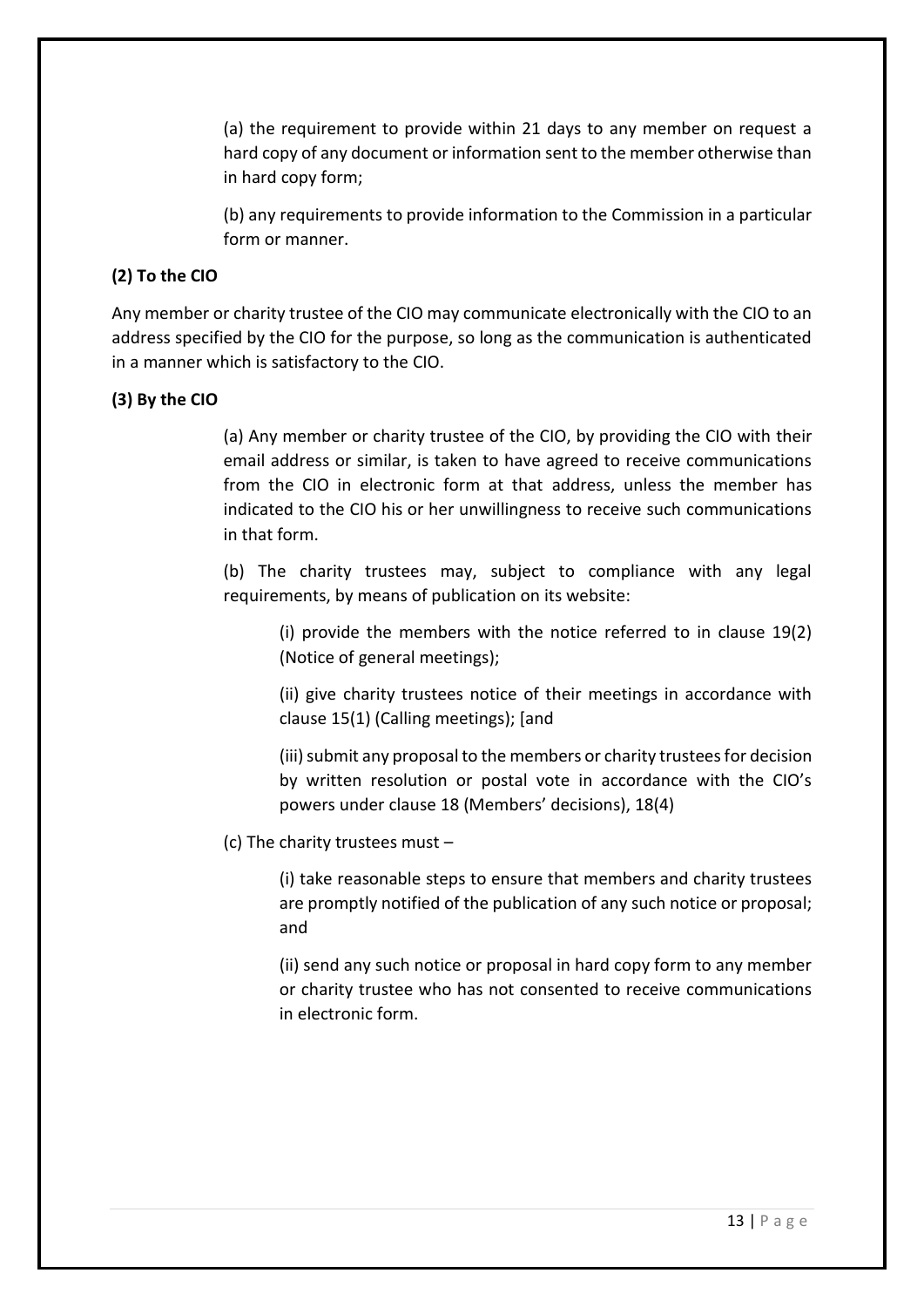# **23. Keeping of Registers**

The CIO must comply with its obligations under the General Regulations in relation to the keeping of, and provision of access to, a (combined) register of its members and charity trustees.

# **24. Minutes**

The charity trustees must keep minutes of all:

- (1) appointments of officers made by the charity trustees;
- (2) proceedings at general meetings of the CIO;
- (3) meetings of the charity trustees and committees of charity trustees including:
	- the names of the trustees present at the meeting;
	- the decisions made at the meetings; and
	- where appropriate the reasons for the decisions;
- (4) decisions made by the charity trustees otherwise than in meetings.

# **25. Accounting records, accounts, annual reports and returns, register maintenance**

(1) The charity trustees must comply with the requirements of the Charities Act (2011) with regard to the keeping of accounting records, to the preparation and scrutiny of statements of account, and to the preparation of annual reports and returns. The statements of account, reports and returns must be sent to the Charity Commission, regardless of the income of the CIO, within 10 months of the financial year end.

(2) The charity trustees must comply with their obligation to inform the Commission within 28 days of any change in the particulars of the CIO entered on the Central Register of Charities.

#### **26. Rules**

The charity trustees may from time to time make such reasonable and proper rules or byelaws as they may deem necessary or expedient for the proper conduct and management of the CIO, but such rules or bye laws must not be inconsistent with any provision of this constitution. Copies of any such rules or bye laws currently in force must be made available to any member of the CIO on request.

#### **27. Disputes**

If a dispute arises between members of the CIO about the validity or propriety of anything done by the members under this constitution, and the dispute cannot be resolved by agreement, the parties to the dispute must first try in good faith to settle the dispute by mediation before resorting to litigation.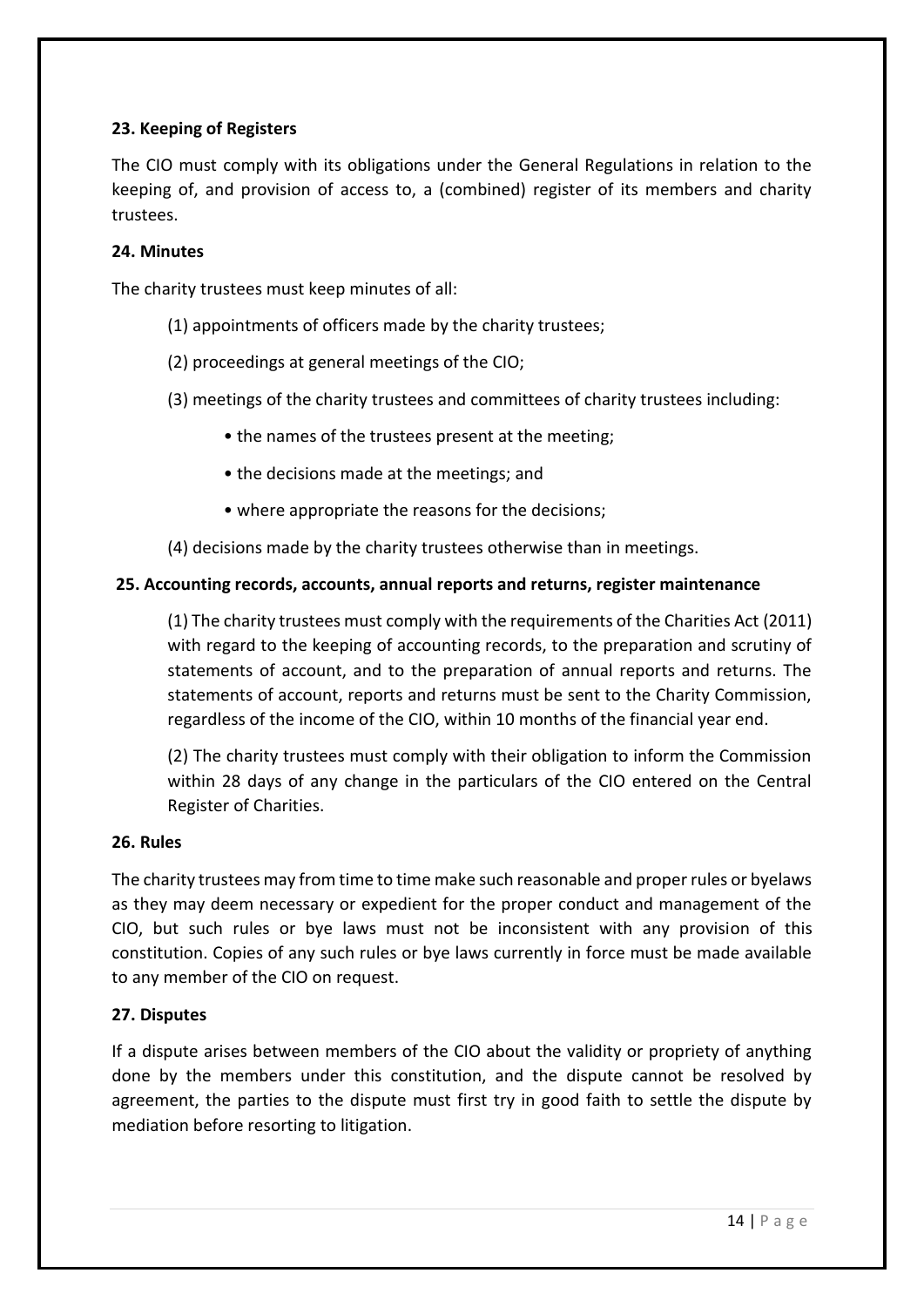#### **28. Amendment of constitution**

As provided by sections 224-227 of the Charities Act (2011):

(1) This constitution can only be amended:

(a) by resolution agreed in writing by all members of the CIO; or

(b) by a resolution passed by a 75% majority of those voting at a general meeting of the members of the CIO called in accordance with clause 19 (General meetings of members).

(2) Any alteration of clause 3 (Objects), clause [29] (Voluntary winding up or dissolution), this clause, or of any provision where the alteration would provide authorisation for any benefit to be obtained by charity trustees or members of the CIO or persons connected with them, requires the prior written consent of the Charity Commission.

(3) No amendment that is inconsistent with the provisions of the Charities Act (2011) or the General Regulations shall be valid.

(4) A copy of every resolution amending the constitution, together with a copy of the CIO's constitution as amended must be sent to the Commission by the end of the period of 15 days beginning with the date of passing of the resolution, and the amendment does not take effect until it has been recorded in the Register of Charities.

# **29. Voluntary winding up or dissolution**

(1) As provided by the Dissolution Regulations, the CIO may be dissolved by resolution of its members. Any decision by the members to wind up or dissolve the CIO can only be made:

(a) at a general meeting of the members of the CIO called in accordance with clause 19 (General meetings of members), of which not less than 14 days' notice has been given to those eligible to attend and vote:

(i) by a resolution passed by a 75% majority of those voting, or

(ii) by a resolution passed by decision taken without a vote and without any expression of dissent in response to the question put to the general meeting; or

(b) by a resolution agreed in writing by all members of the CIO.

(2) Subject to the payment of all the CIO's debts:

(a) Any resolution for the winding up of the CIO, or for the dissolution of the CIO without winding up, may contain a provision directing how any remaining assets of the CIO shall be applied.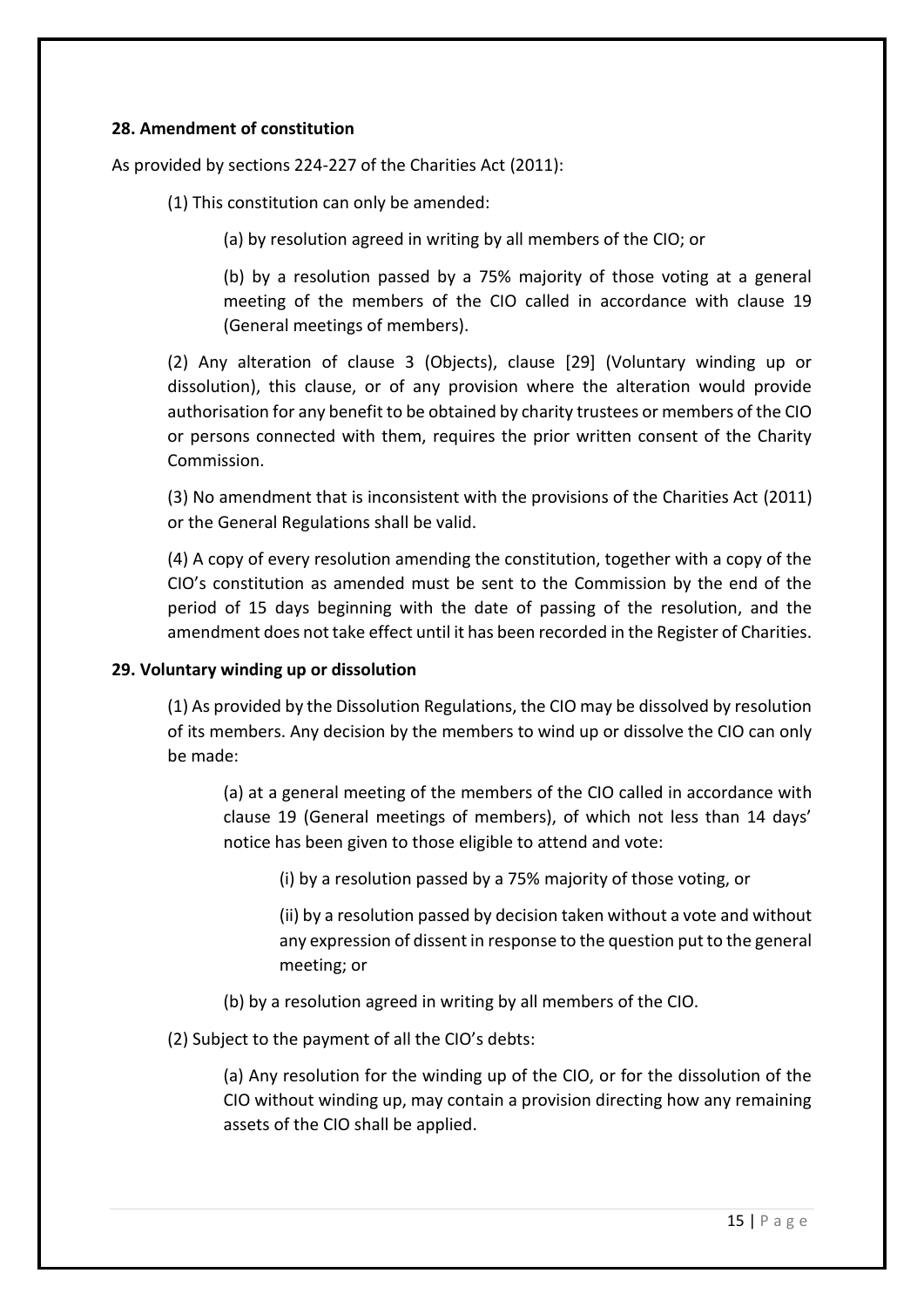(b) If the resolution does not contain such a provision, the charity trustees must decide how any remaining assets of the CIO shall be applied.

(c) In either case the remaining assets must be applied for charitable purposes the same as or similar to those of the CIO.

(3) The CIO must observe the requirements of the Dissolution Regulations in applying to the Commission for the CIO to be removed from the Register of Charities, and in particular:

(a) the charity trustees must send with their application to the Commission:

(i) a copy of the resolution passed by the members of the CIO;

(ii) a declaration by the charity trustees that any debts and other liabilities of the CIO have been settled or otherwise provided for in full; and

(iii) a statement by the charity trustees setting out the way in which any property of the CIO has been or is to be applied prior to its dissolution in accordance with this constitution;

(b) the charity trustees must ensure that a copy of the application is sent within seven days to every member and employee of the CIO, and to any charity trustee of the CIO who was not privy to the application.

(4) If the CIO is to be wound up or dissolved in any other circumstances, the provisions of the Dissolution Regulations must be followed.

#### **30. Interpretation**

In this constitution:

#### **"connected person"** means:

(a) a child, parent, grandchild, grandparent, brother or sister of the charity trustee;

(b) the spouse or civil partner of the charity trustee or of any person falling within subclause (a) above;

(c) a person carrying on business in partnership with the charity trustee or with any person falling within subclause (a) or (b) above;

(d) an institution which is controlled –

(i) by the charity trustee or any connected person falling within sub-clause (a), (b), or (c) above; or

(ii) by two or more persons falling within sub-clause  $(d)(i)$ , when taken together

(e) a body corporate in which –